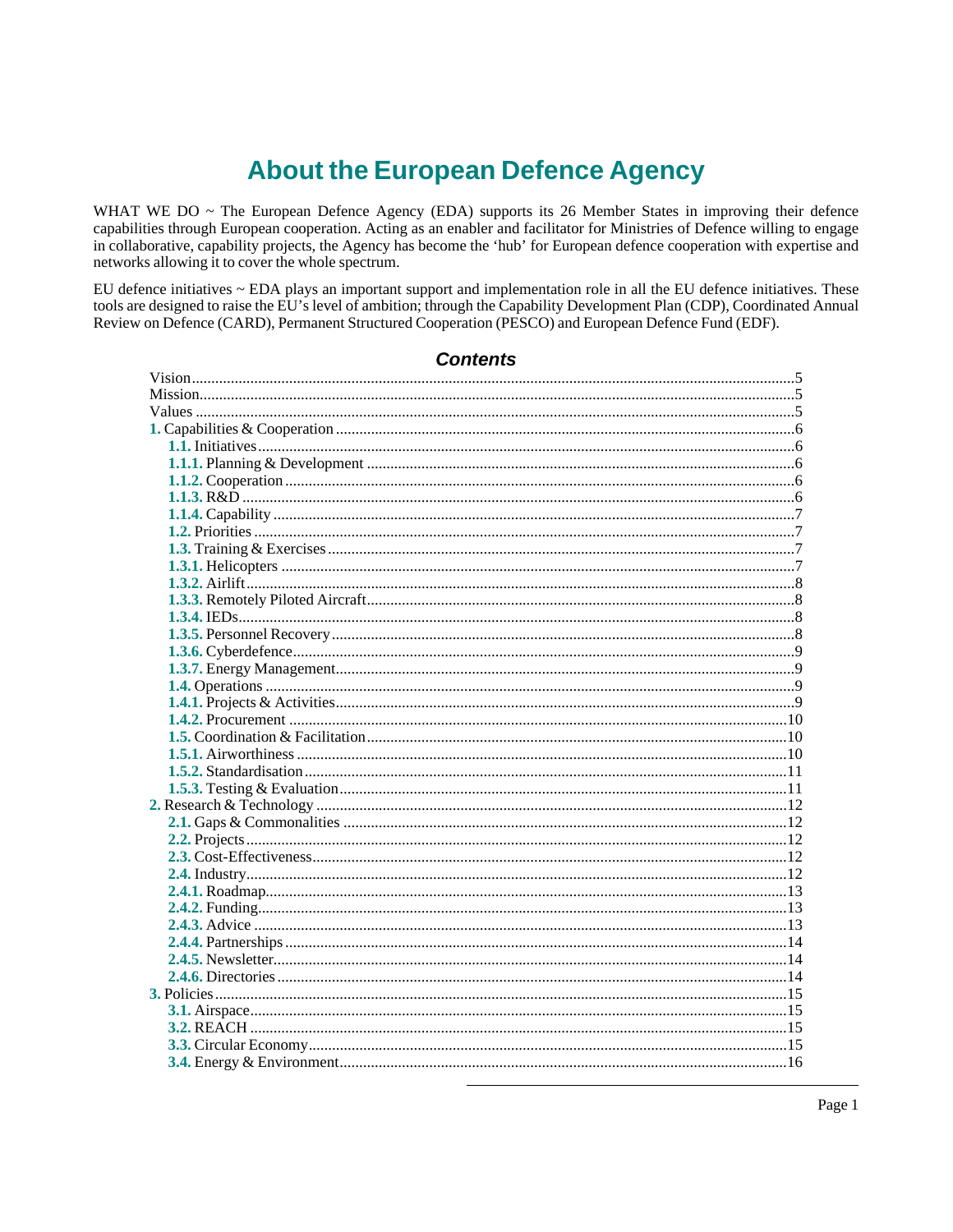# Strategic Plan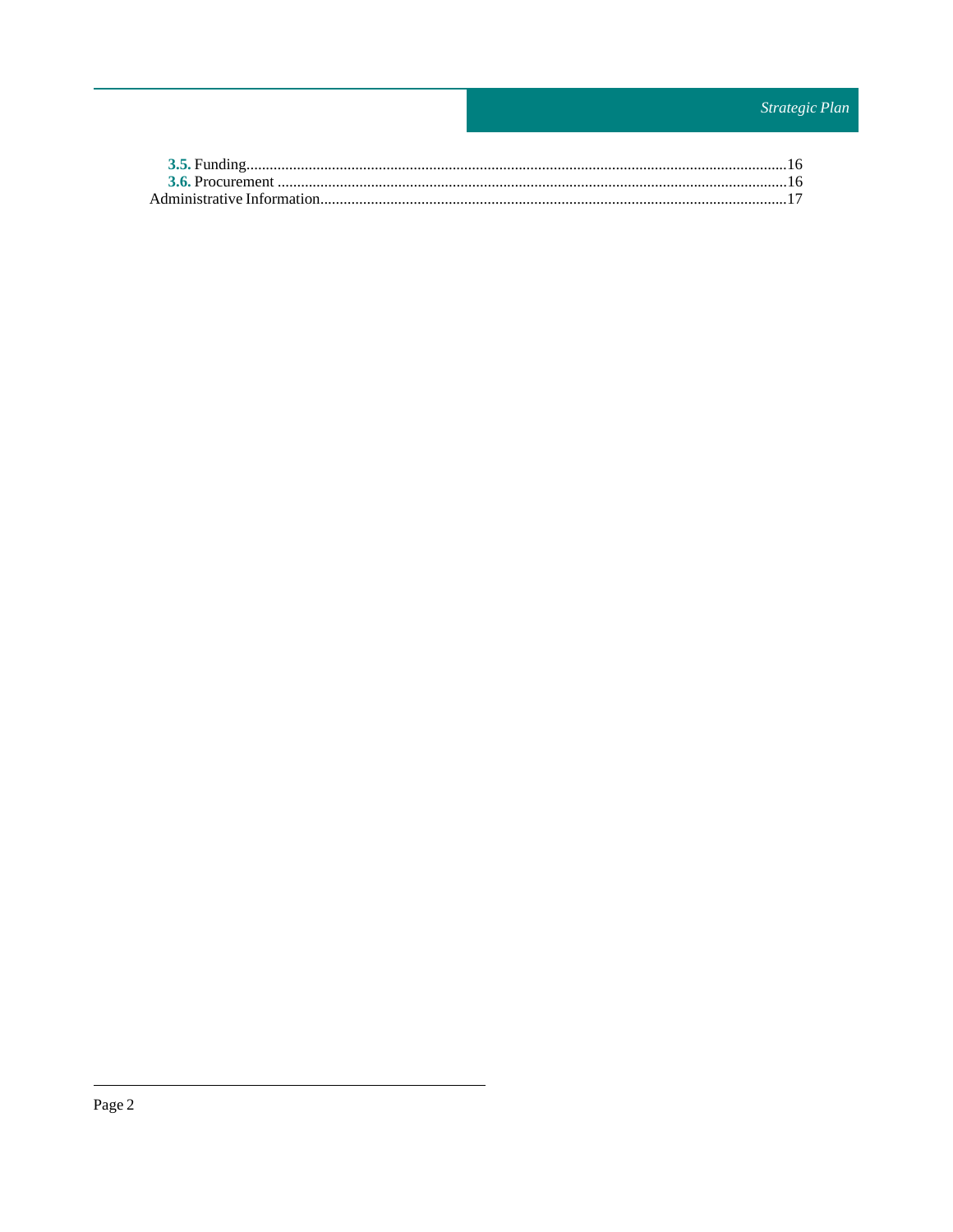# **European Defence Agency (EDA)**

# **Description:**

The European Defence Agency has a unique structure that brings together each aspect of the defence process, from cooperation planning, through capabilities, research & technology, armaments cooperation, to industry and market, as well as wider European policies. This structure allows the Agency to serve the needs, expectations and interests of Member States effectively and efficiently.

#### **Stakeholder(s):**

| <b>Europe</b>            | <b>EDA Directorates:</b>                                                                                                                                                                                                                                |  |
|--------------------------|---------------------------------------------------------------------------------------------------------------------------------------------------------------------------------------------------------------------------------------------------------|--|
| <b>EDA Member States</b> | Led by Jiří Šedivý, EDA Chief Executive, and Deputy Chief<br>Executive Olli Ruutu under the authority of Josep Borrell, the<br>High Representative of the Union for Foreign Affaires and<br>Security Policy, the Agency's organisational structure com- |  |
| <b>Belgium</b>           |                                                                                                                                                                                                                                                         |  |
| <b>Bulgaria</b>          | prises of three operational directorates:                                                                                                                                                                                                               |  |
| <b>Czech</b>             | <b>Industry, Synergies &amp; Enablers Directorate</b><br>(ISE):                                                                                                                                                                                         |  |
| <b>Germany</b>           | supports a range of activities critical to collaborative defence<br>capability development in Europe.                                                                                                                                                   |  |
| <b>Estonia</b>           | Capability, Armament & Planning Directorate                                                                                                                                                                                                             |  |
| <b>Ireland</b>           | $(CAP)$ :                                                                                                                                                                                                                                               |  |
| Greece                   | supports the coherent development of the European defence<br>landscape by integrating EDA's involvement in the Capability                                                                                                                               |  |
| Spain                    | Development Plan (CDP), the Coordinated Annual Review on<br>Defence (CARD) and the Permanent Structured Cooperation                                                                                                                                     |  |
| <b>France</b>            | (PESCO).                                                                                                                                                                                                                                                |  |
| Croatia                  | <b>Research, Technology &amp; Innovation Directorate</b><br>(RTI):                                                                                                                                                                                      |  |
| <b>Italy</b>             | promotes and supports defence research at EU level. Based on<br>the Overarching Strategic Research Agenda (OSRA), developed                                                                                                                             |  |
| <b>Cyprus</b>            | together with the Member States, the Directorate coordinates                                                                                                                                                                                            |  |
| Latvia                   | and plans joint research activities and the study of technical<br>solutions to meet future operational needs.                                                                                                                                           |  |
| Lithuania                | <b>Corporate Services Directorate (CSD):</b>                                                                                                                                                                                                            |  |
| Luxembourg               | Additionally, the Corporate Services Directorate (CSD), led by<br>Ginette Manderscheid, provides critical business support to                                                                                                                           |  |
| <b>Hungary</b>           | EDA operations by delivering high-quality corporate services<br>under five dedicated Units:                                                                                                                                                             |  |
| <b>Malta</b>             | Human Resources<br>$\bullet$                                                                                                                                                                                                                            |  |
| <b>Netherlands</b>       | <b>Procurement and Contract Management</b><br>Finance<br>$\bullet$                                                                                                                                                                                      |  |
| Austria                  | IT and Information Management<br>$\bullet$<br>Security and Infrastructure Management                                                                                                                                                                    |  |
| Poland                   | CSD processes are geared towards efficient and optimal use of<br>resources, leveraging good practice and technological sol-                                                                                                                             |  |
| Portugal                 | utions while ensuring sound financial management, trans-<br>parency and accountability.                                                                                                                                                                 |  |
| Romania                  | <b>EDA Legal Office:</b>                                                                                                                                                                                                                                |  |
| Slovenia                 | The EDA Legal Office provides legal, data protection and<br>institutional advice and checks to its management relating to<br>the fulfilment of Agency objectives. The EDA Programme                                                                     |  |
| Slovakia                 |                                                                                                                                                                                                                                                         |  |
| <b>Finland</b>           | Manager and Corporate Projects Officer provides a leadership<br>role in, and a focal point for, good practice in Project,                                                                                                                               |  |
| <b>Sweden</b>            | Programme and Risk Management.<br>— continued next page                                                                                                                                                                                                 |  |
|                          |                                                                                                                                                                                                                                                         |  |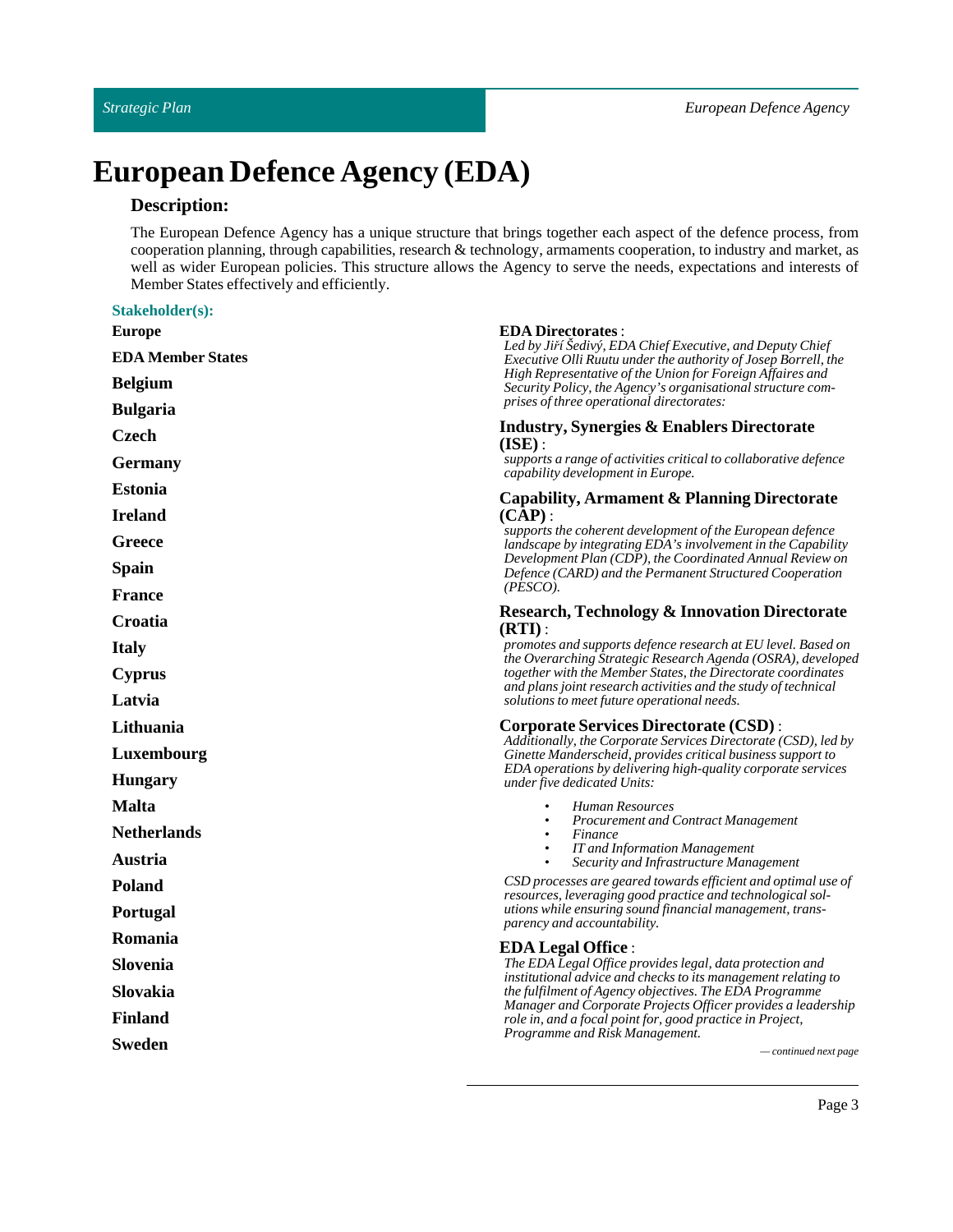*Stakeholders (continued)*

#### **Chief Executive Policy Office (CE PO)** :

*The Chief Executive Policy Office (CE PO) works in direct support of the Agency's top management (Chief Executive & Deputy Chief Executive). It is responsible for strategic policy development, planning and coordination of EDA's activities. The Unit is the Agency's prime interface towards Member States at policy level and is responsible for relations with EU institutions and bodies, as well as third parties. It acts as the secretariat of the Steering Board and of the Agency Management Board.*

#### **Media and Communication Unit (MCU)** :

*The Media and Communication Unit (MCU) is in charge of external communication with the defence and wider communities, including relations with the press. The unit is responsible for the Agency's social media and digital communication, publications, audiovisual production and organisation of main events and conferences. MCU is also responsible for internal communication within the Agency.*

#### **EDA Auditor** :

*The task of the internal auditor is to provide independent, risk-based and objective assurance and advisory services designed to add value and improve the Agency's operations. It helps the EDA accomplish its objectives by bringing a systematic and disciplined approach to evaluate and improve the effectiveness of risk management, control and governance processes.*

#### **EDA Management**

**Jiří Sedivý** :

*EDA Chief Executive (ADoI)*

**Olli Ruutu**:

*Deputy Chief Executive (ADoI)*

#### **Emilio Fajardo** :

*Director Industry, Synergies & Enablers (ADoI)*

#### **Martin Konertz** :

*Director Capability, Armament & Planning (ADoI)*

#### **Jean-François Ripoche** :

*Director Research, Technology & Innovation (ADoI)*

#### **Ginette Manderscheid**:

*Director Corporate Services (ADoI)*

#### **EDA Expert Groups**:

*EDA only employs some 180 staff. But through various networks of national experts, the Agency can involve the know-how of a high number of defence specialists in its Member States. These networks are crucial as they ensure exchange of knowledge & best practice, as well as coherence with Member States' activities and priorities. The Agency's main expert groups are the Project Teams (PTs) in the capability development domain, and the Capability Technology Groups (CapTechs) in the research & technology domain. Additionally, ad hoc working groups comprised of national experts can be formed for any given subject. There are also specific thematic fora - such as for example the EDA/Single European Sky Military Aviation Board (ESMAB) or EDA's Military Airworthiness Authority (MAWA) — continued next page*

*Forum – as well as specific advisory forums or task forces that can be set up if participating Member States wish so.*

#### **Project Teams (PTs)** :

*Project Teams bring together experts from the participating Member States in a specific capability area in order to identify potential fields of cooperation, assess the feasibility of cooperative activities and harmonise military needs by elaborating a Common Staff Target (CST). Common Staff Requirements (CSR) and associated Business Cases (BC) are drafted within the framework of a dedicated Category B project during the "Programme Preparation Phase" bringing together the Member States ready to invest in the subsequent development/ production phases. Project Teams elaborate relevant documents (such as Letter of Intent, Technical Arrangements or Programme Arrangement, Strategic Context Cases, etc.). Project Teams are chaired by a national representative appointed by the team members who may also decide to create specific Working Groups on topics of special interest. EDA usually acts as Secretariat for the Project Teams.*

#### **Capability Technology Groups (CapTechs)** :

*A Capability Technology Group ("CapTech") is a Research & Technology working group dedicated to a particular technology area. The purpose of a CapTech is to generate collaborative R&T projects within a specific technology scope, and to support EDA participating Member States with necessary expertise when required in preparing wider programmes. To date, 13 CapTechs have been established by the Steering Board. The core task of a CapTech is to gather advice from Member States' experts in order to identify technology gaps and common areas of interest for cooperation. Non-governmental experts are also part of the discussion group, contributing with ideas and the most up-todate technology trends. The main objective of the CapTech is to launch collaborative R&T projects to fulfil participating Member States' needs. CapTechs are chaired by an EDA staff acting as moderator. Each CapTech uses a dedicated ECP Work Space to share information and to maintain interaction between EDA and the participating Member States, including the CapTech National Coordinators (CNCs), the CapTech Government Experts (CGE5) and the CapTech non-Government Experts (CnGEs).*

#### **EDA Partners** :

*As the hub for defence cooperation in the EU, EDA has close working relationships not just with its 26 Member States, but also with a number of partners in the EU and beyond, including NATO in the framework of the EU-NATO Joint Declaration. In order for the Agency to meet its core objective of supporting cooperation among its participating Member States for the development of their defence capabilities, EDA has developed tailored arrangements with a number of EU agencies and bodies, multinational organisations as well as with a few non-member countries. Administrative Arrangements Based on an assessment of benefits for the Agency and Member States, the Agency has the possibility, under the authority of Member States, to conclude bilateral Administrative Arrangements with selected organisations as well as third countries. Such an administrative arrangement is a pre-requisite for third parties to take part in EDA projects and programmes. So far, Administrative Arrangements (AA) have been concluded with:*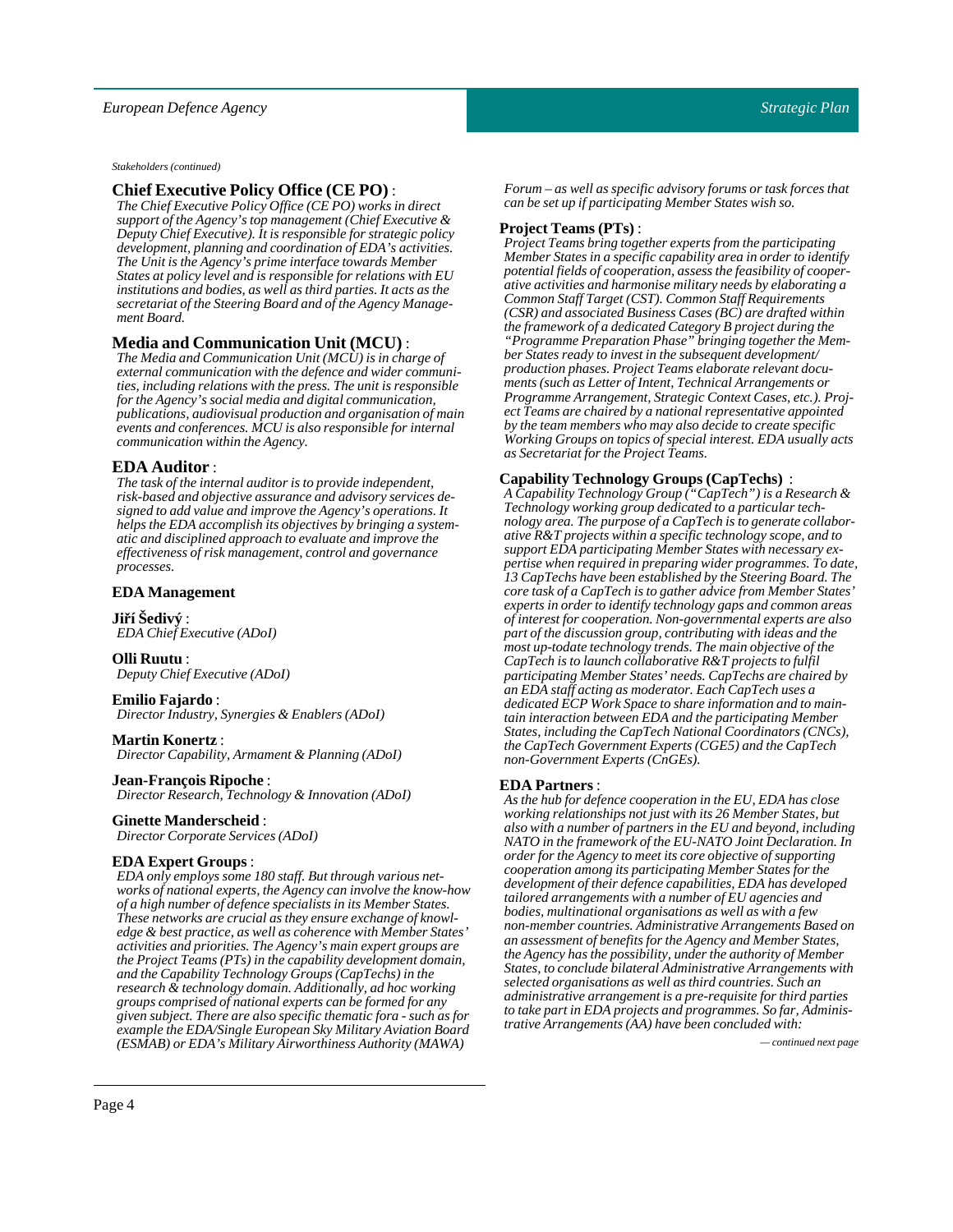*Stakeholders (continued)*

#### **Norway** :

*The AA with Norway was signed on 7 March 2006.*

#### **Swiss Confederation** :

*The AA with Switzerland was signed on 16 March 2012.*

**Republic of Serbia** : *The AA with the Republic of Serbia was signed on 13 December 2013.*

**Ukraine** : *The AA with Ukraine was signed on 7 December 2015.*

#### **European Space Agency (ESA)** :

*The AA with ESA was signed on 20 June 2011. The cooperation aims at exploring the added value and contribution of space assets to the development of European capabilities in the area of crisis management and the Common Security and Defence Policy.*

#### **Organisation for Joint Armament Cooperation (OCCAR)** :

*The AA with OCCAR was signed on 27 July 2012. Under the arrangement, EDA and OCCAR share information and cooperate on projects and programmes throughout their lifecycle, including to facilitate handover of projects where so agreed.*

# <span id="page-4-0"></span>Vision

Enhanced European defence capabilities

# <span id="page-4-1"></span>Mission

To support the Member States and the Council in their effort to improve European defence capabilities in the field of crisis management and to sustain the European Security and Defence Policy as it stands now and develops in the future

#### <span id="page-4-2"></span>Values

**Defence**

**Capability**

**Cooperation**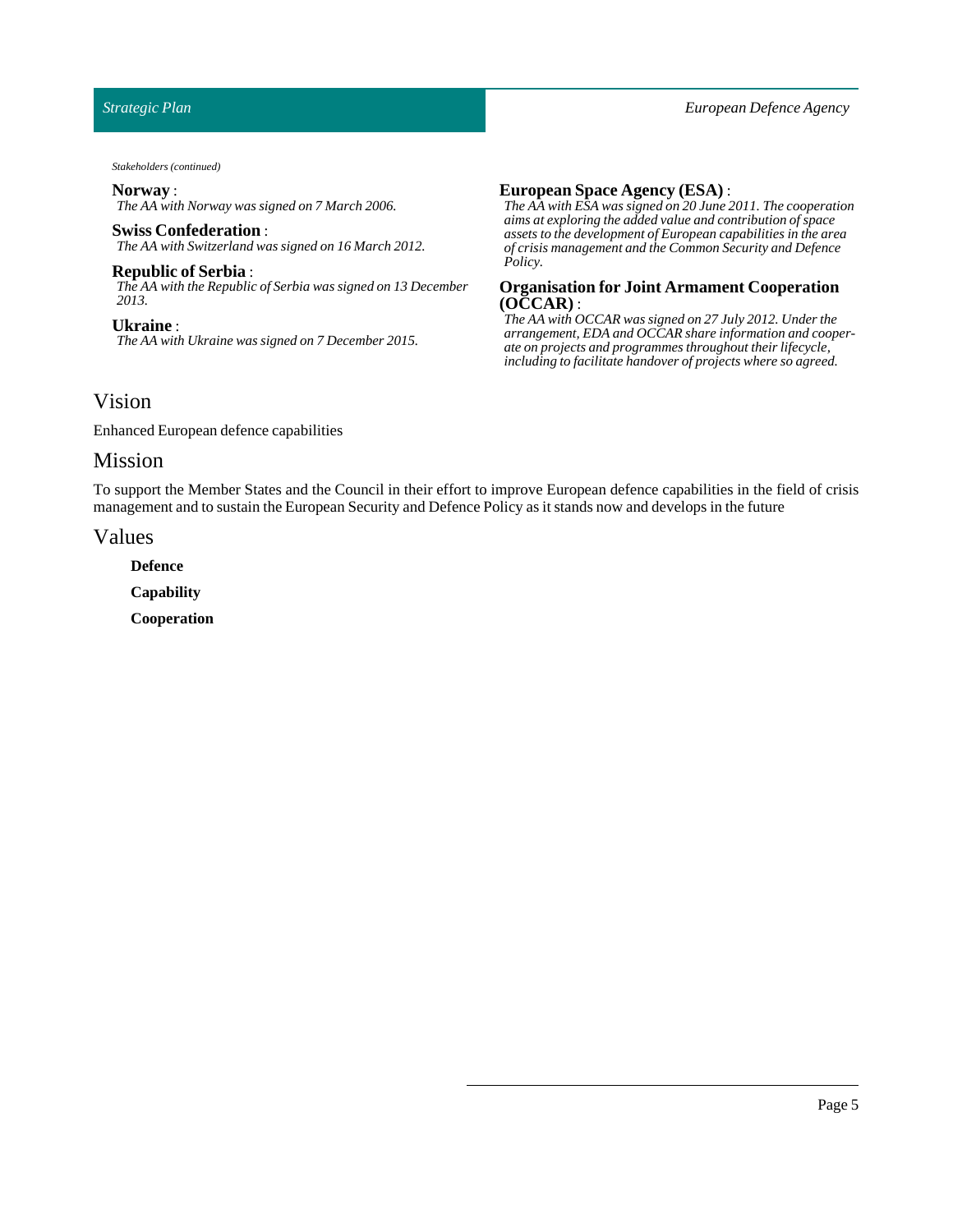# <span id="page-5-0"></span>**1. Capabilities & Cooperation**

*Support the development of defence capabilities and military cooperation among the European Union Member States*

#### <span id="page-5-1"></span>**Stakeholder(s) European Union Member States**

#### **1.1.** Initiatives

*Ensures coherence among EU defence initiatives*

EU DEFENCE INITIATIVES ~ With its Global Strategy in 2016, the EU raised its level of ambition on security & defence, and new cooperation tools were set up: the Coordinated Annual Review on Defence, the Permanent Structured Cooperation, the European Defence Fund and a revised Capability Development Plan. EDA plays a central role in all four and ensures coherence among them.

### <span id="page-5-2"></span>**1.1.1.** Planning & Development

*Foster synchronisation and mutual adaptation of national defence planning cycles and capability development practices*

the Coordinated Annual Review on Defence (CARD). Launched by Member States in May 2017, its objective is to foster a gradual synchronisation and mutual adaptation of national defence planning cycles and capability development practices. First, a trial run was conducted from 2017-2018 to allow Member States to test and adapt the CARD methodology, followed by the first full CARD cycle carried out in 2019/2020. The first final CARD report, containing conclusions and recommendations for future cooperation, was presented by EDA to Member States' Defence Ministers in November 2020. Together with the EUMS, the EDA acts as the CARD Secretariat.

### <span id="page-5-3"></span>**1.1.2.** Cooperation

#### *Foster common security and defence*

the Permanent Structured Cooperation (PESCO). PESCO was established in December 2017 by 25 EU Member States whose declared ambition is to make it the "most important instrument to foster common security and defence" and a tool intended to provide Europe with "a coherent full spectrum force package, in complementarity with NATO". In March 2018, a first list of 17 PESCO projects were approved. On 19 November 2018, a second list of 17 additional projects was approved by the Council. Together with EEAS (including EUMS), the EDA acts as the PESCO Secretariat.

### <span id="page-5-4"></span>**1.1.3.** R&D

#### *Finance collaborative European projects in the domains of defence research and capability development*

the European Defence Fund (EDF). On 7 June 2017, the European Commission adopted a Communication proposing a European Defence Fund (EDF) to co-finance collaborative European projects in the domains of defence research and capability development.The final decision on the setting up of the EDF was taken by the Council and the European Parliament in 2019/2020. The Fund started functioning on 1 January 2021 with a total agreed budget of  $\epsilon$ 7.953 billion (in current prices) for the 2021-2027 period.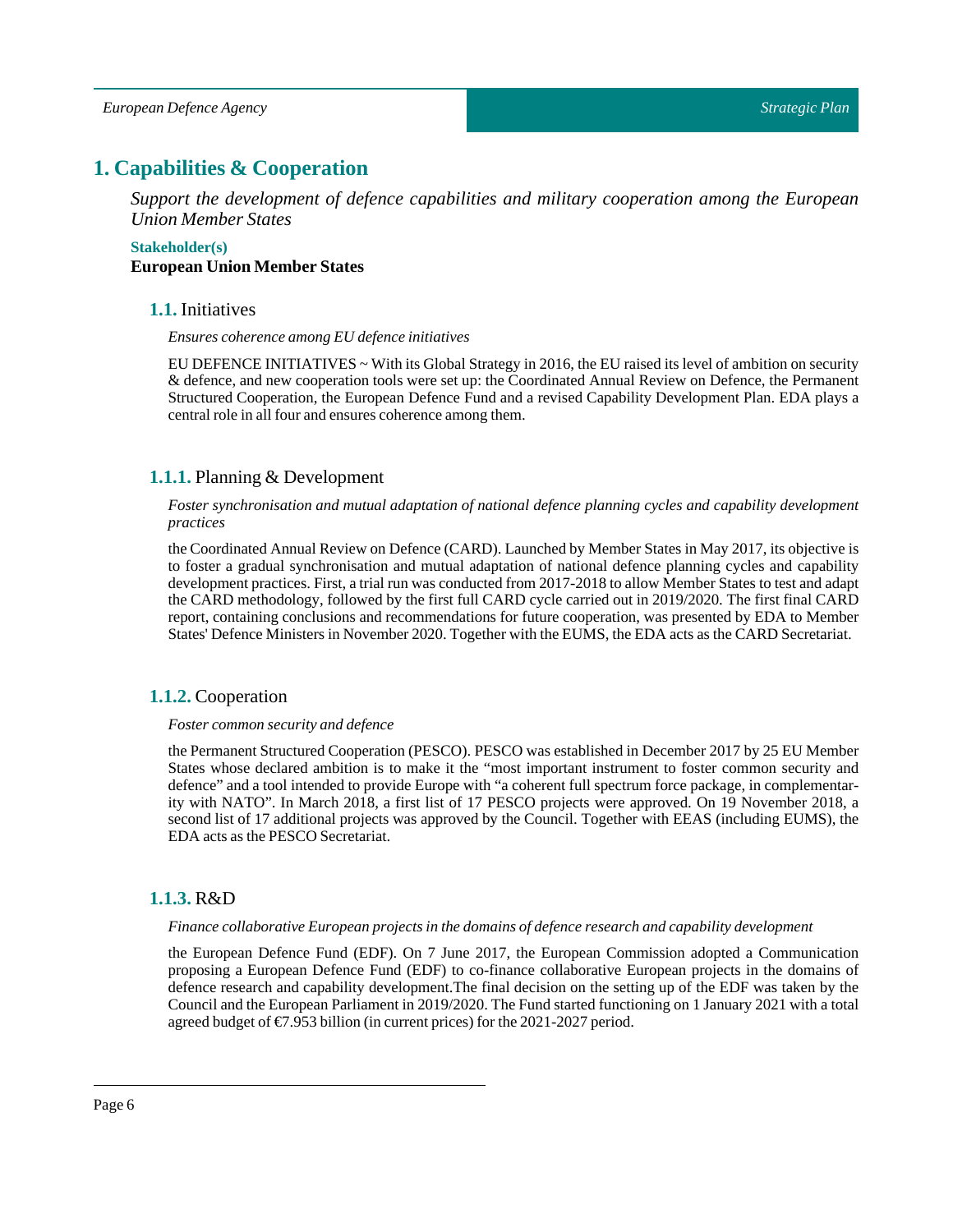#### <span id="page-6-0"></span>**1.1.4.** Capability

*Support decision-making at EU and nationallevels regarding defence capability development*

the revised Capability Development Plan (CDP). The CDP provides a full capability picture that supports decision-making at EU and national levels regarding defence capability development. It looks at future security threats, identifies capability needs and defines EU Capability Development Priorities commonly agreed by Member States. Periodic CDP revisions are produced by the EDA in close cooperation with Member States and with the active contributions of the EUMC and the EUMS. The last CDP revision was completed in June 2018 with the approval, by Member States, of 11 new EU Capability Development Priorities.

#### <span id="page-6-1"></span>**1.2.** Priorities

#### *Selectthe priorities for collaborative EU defence cooperation*

Efficient collaborative EU defence cooperation requires participating countries to select the priorities they want to dedicate their efforts and limited resources. EDA works on priority setting in the areas of capability development (Capability Development Plan), defence research (Overarching Strategic Research Agenda) as well as skills, technologies, manufacturing capabilities (Key Strategic Activities). This important priority setting is done through the Capability Development Plan (CDP), a list of capability areas in which European shortfalls have been identified and where multinational collaboration could help fill the gaps.

#### <span id="page-6-2"></span>**1.3.** Training & Exercises

#### *Enhance Armed Forces' interoperability for joint operations*

TRAINING & EXERCISES  $\sim$  The Agency's expanding training & exercise portfolio pursues one overarching goal none of its Member States can achieve cost-effectively on its own: to enhance Armed Forces' interoperability for joint operations, be it under the EU's Common Security and Defence Policy, NATO or any other format. Even though the Agency's training & exercise portfolio is wide-ranging - from helicopter, fixed-wing airlift and RPAS operations to countering improvised explosive devices, personnel recovery, cyber defence and energy management – EDA's ambition is not to become a permanent training provider. Once specific training gaps at European level are identified and assessed, the Agency helps to jump start and mature a collaborative activity up to the point it can be handed over to a group of Member States.

#### <span id="page-6-3"></span>**1.3.1.** Helicopters

#### *Promote a common approach to helicopter activities*

Helicopter training  $\sim$  EDA's training courses for helicopter aircrew got off the ground in 2009 to fill its Member States' gap in tactical training and interoperability for operations in Afghanistan by promoting a common approach to helicopter activities in an environment that was new and challenging for many of them. Currently, EDA is running three activities in this area: a helicopter exercise programme (HEP), a helicopter tactics course (HTC) and a helicopter tactics instructors' course (HTIC). 15 European countries participate in one or more of them, including the annual multinational helicopter "Blade" exercise, a tactics symposium and several other tactics-related activities such as electronic warfare. By 2023, the three helicopter training activities (HEP, HTC and HTIC) will be gradually moved to a new Multinational Helicopter Training Centre (MHTC) in Sintra, Portugal. The objective is to make this MHTC a permanent European centre of excellence for advanced helicopter training.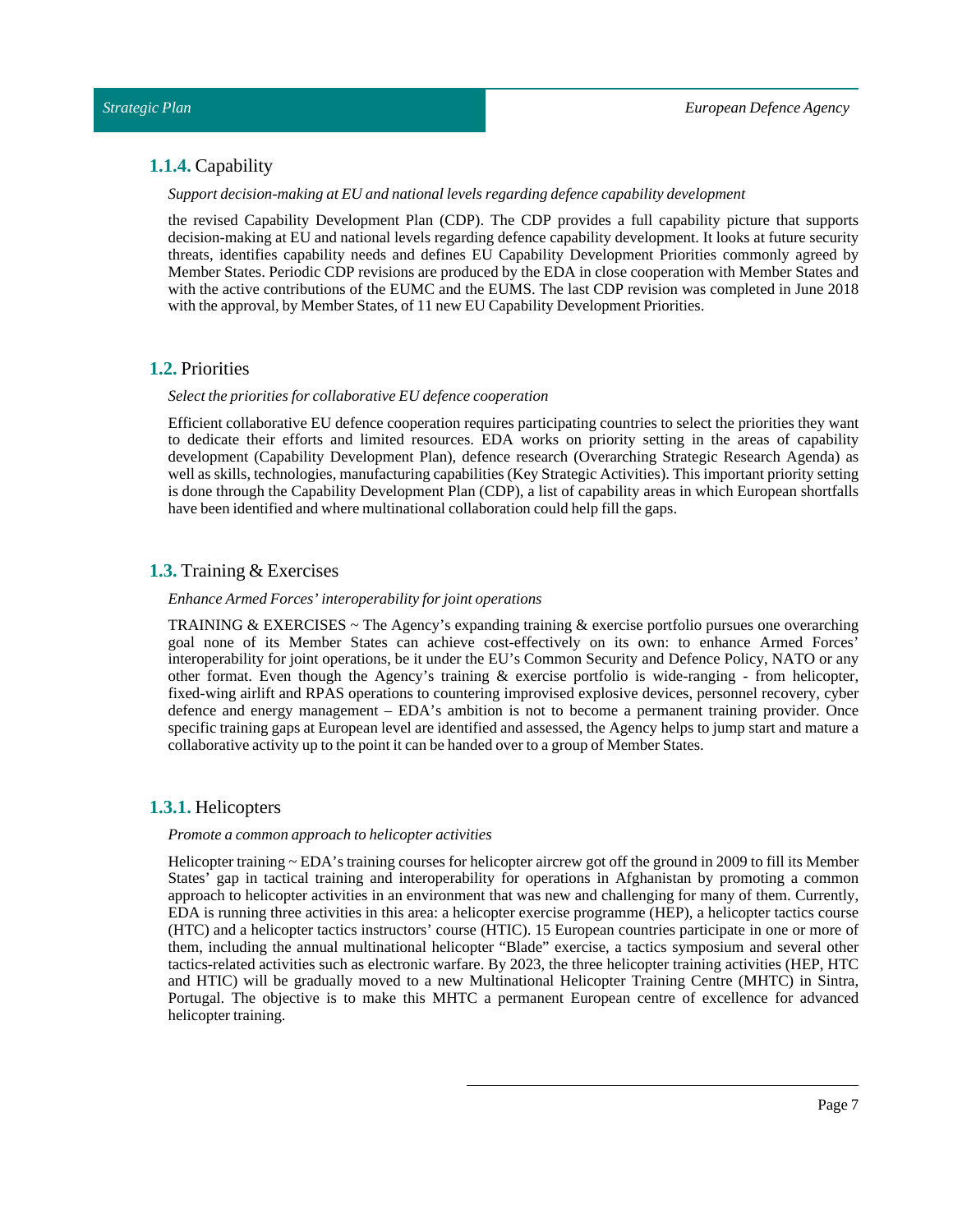# <span id="page-7-0"></span>**1.3.2.** Airlift

#### *Improve operational capability and availability of crews and aircraft*

Airlift training ~ Under the umbrella of the European Air Transport Fleet Programme (EATF), a tactical airlift training programme was developed by EDA to improve interoperability and to offer advance tactical training opportunities with the objective of improving operational capability and availability of crews and aircraft. In June 2017, the training programme was moved to the new permanent European Tactical Airlift Centre (ETAC) in Zaragoza/Spain. The five EDA Member States operating Spartan C-27 fixed-wing aircraft have also developed a cooperation platform within EDA offering opportunities to pool expertise, human and technological resources to share common capabilities and reduce costs. As a 'community of users', C-27J operators are encouraged to identify concrete means to harmonise operations and training (common tactics, techniques and procedures, harmonisation of pilot training, etc.) or through the EATF partnership by attending European Air Transport Training events.

**Stakeholder(s): Aircraft Crews**

#### <span id="page-7-1"></span>**1.3.3.** Remotely Piloted Aircraft

#### *Link RPAS simulator centres together for collaborative training*

Remotely Piloted Aircraft Systems (RPAS) ~ EDA, in cooperation with the European Air Group (EAG), has developed a training technology demonstrator which allows participating Member States to use a virtual private network to link their RPAS simulator centres together for collaborative training. This common training platform, called RPAS Training Technology Demonstrator (RTTD), serves as a catalyst for convergence of training approaches, as a tool for improved interoperability as well as a framework for structured sharing of lessons,improved procedures and for general capacity development.

### <span id="page-7-2"></span>**1.3.4.** IEDs

#### *Offer training on early warning, detection, exploitation and disposal capabilities*

Counter-IED ~ Launched in 2007, EDA's Counter-Improvised Explosive Devices (C-IED) programme has trained to date close to 1,000 students including C-IED specialists and ordnance personnel and prompted a swathe of related national and multi-nation research projects. These focus is on early warning, detection, exploitation and disposal capabilities, including Manual Neutralisation Techniques Courses and Exercises (MNTCE), not only for conventional IED threats but also those emanating from chemical, biological and radiological vectors as well.

#### <span id="page-7-3"></span>**1.3.5.** Personnel Recovery

#### *Improve Armed Forces' ability to recover staff deployed in military operations*

Personnel Recovery ~ The Agency supports Member States in improving their Armed Forces' ability to recover staff deployed in military operations who have been trapped, isolated, captured and/or maltreated by adversary forces. One of EDA's tools to support Member States in this critical domain are specific courses and trainings such as the Personnel Recovery Controller and Planner Courses (which ran from 2014-2019) or the Joint Personnel Recovery Education and Training Courses launched in April 2020. The Agency has also developed an e-learning tool for Survival, Evasion, Resistance and Escape (SERE) and launched a Tactical Personnel Recovery Mission Simulator (TPRMS) project whose objective is to validate Member States' training approaches by simulation.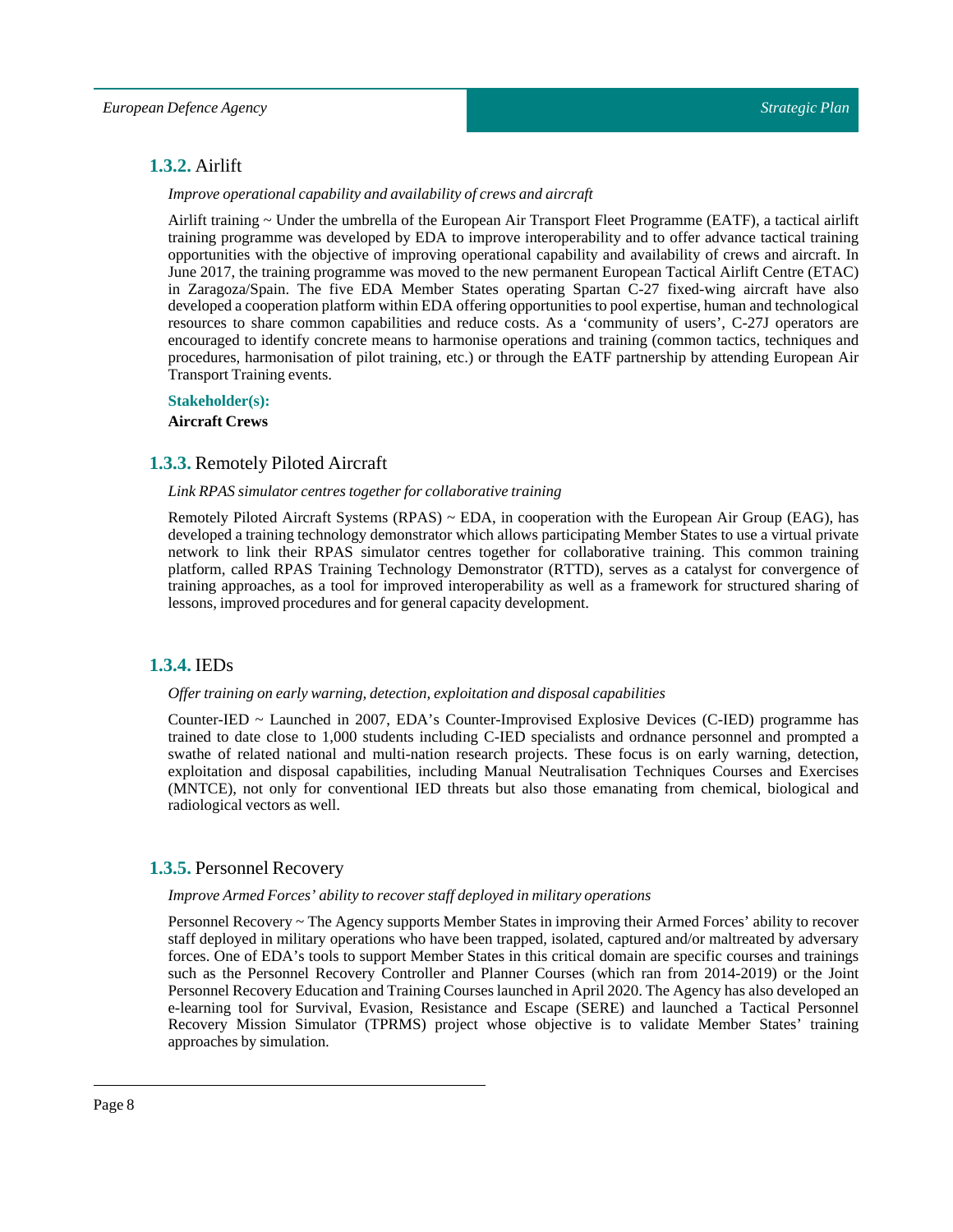#### <span id="page-8-0"></span>**1.3.6.** Cyberdefence

*Develops, pilots and delivers cyber security & defence courses*

Cyberdefence  $\sim$  EDA develops, pilots and delivers a variety of cyber security & defence courses from basic awareness over expert level to decision maker training. This is accompanied by exercises for comprehensive cyber strategic decision making and cyber defence planning for headquarters. The Agency also works on enhancing Member States Armed Forces' cyber defence situational awareness in CSDP operations and missions. The aim of the deployable Cyber Situation Awareness Package (CySAP) is to provide a common and standardised cyber defence planning and management platform, that allows Commanders and their staff to fulfil cyber defence related tasks in their day-to-day business. EDA's Cyber Ranges Federation project, launched in 2017, aims to allow its 11 participating Member States to knit together their respective national cyber-ranges into an integrated system for real-time training and exercises in simulated operational environments. A first live demonstration to test the cyber ranges federation took place in autumn 2019. EDA also actively contributed to the creation of the Cyber education, training, exercise and evaluation (ETEE) platform at the European Security and Defence College (ESDC) the main mission of which is the coordination of cyber security and defence training and education for EU Member States.

#### <span id="page-8-1"></span>**1.3.7.** Energy Management

#### *Introduce modern and sustainable energy management concepts and systems in Armed Forces*

Energy management ~ In January 2017, the Agency launched a dedicated Defence Energy Managers' Course (DEMC) to help Member States introduce modern and sustainable energy management concepts and systems in their Armed Forces. Several courses have been delivered since then.

#### **Stakeholder(s):**

**Energy Managers Armed Forces**

#### <span id="page-8-2"></span>**1.4.** Operations

#### *Eupportto European civilian and military missions & operations*

SUPPORT TO OPERATIONS ~ A key mission of the European Defence Agency is to provide practical support to European civilian and military missions & operations launched under the Common Security and Defence Policy (CSDP) of the European Union. This is facilitated by offering access to existing EDA projects & activities, and by providing contractual support to mission commanders. The Agency's mission to provide practical support to EU civilian and military missions and operations is done in two different ways:

### <span id="page-8-3"></span>**1.4.1.** Projects & Activities

#### *Offer access to existing EDA projects and activities*

by offering access to existing EDA projects and activities which can be directly used by mission commanders, such as:

- the three helicopter initiatives (Helicopter Exercise Programme, Helicopter Tactics Course, Helicopter Tactics Instructors Course) which collectively aim to improve European helicopter capability for crisis management operations and to support preparation for deployment
- the Maritime Surveillance (MARSUR) network which improves maritime situational awareness during missions and operations. MARSUR was, for instance, implemented in the Rome OHQ for EUNAVFOR MED operation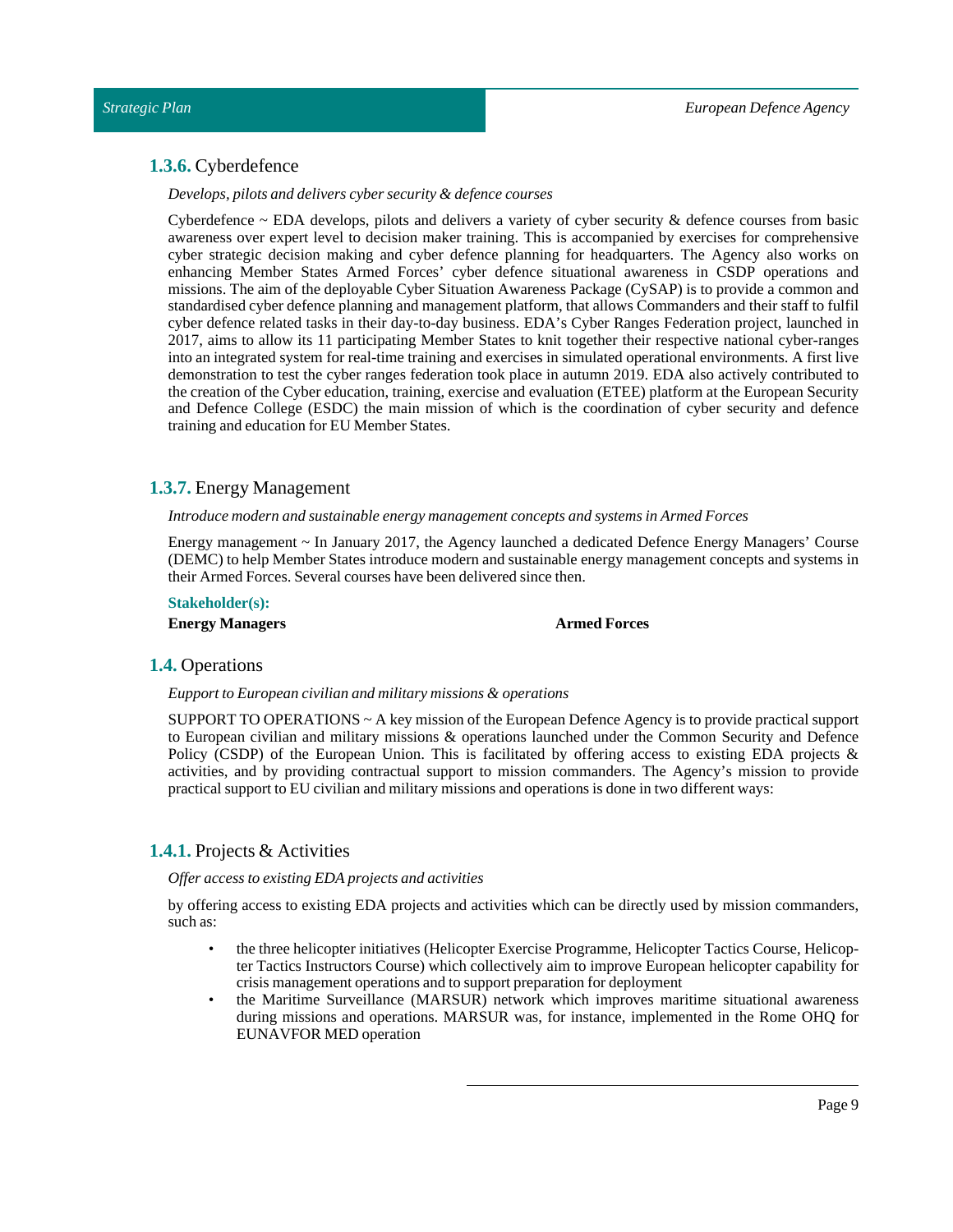- the GISMO project (a joint venture of EDA and the EU Satellite Centre) which developed the 'GeohuB' tool, which provides seamless access to geospatial information for EU missions and operations. GeohuB was successfully deployed in November 2017 at the Italian Operation Headquarters, Rome, in support of EU Naval Force Mediterranean (EUNAVFOR MED).
- a Human Resources (HR) management software tool which was developed by EDA to help the personnel branch of EU mission headquarters manage the in-processing and out-processing of personnel at all phases of a CSDP operation/mission

# <span id="page-9-0"></span>**1.4.2.** Procurement

#### *Provide contractual support to mission commanders*

by providing contractual support to mission commanders. Procurement of contracted solutions has become increasingly relevant for EU military operations not only to fill capability gaps in the force generation process, but also as a general planning support for ongoing operations. The Agency combines industry knowledge, in-house technical expertise and experience in procurement, which can support CSDP operations/missions and Member States in their procurement procedures and save scarce resources. Examples:

- EDA's SatCom Market can provide missions and operations with cost-efficient options to commercially source Satellite Communications (SatCom) as well as wider Communication and Information Systems (CIS) services through EDA which coordinates requirements and purchases the services from commercial providers;
- EDA's Governmental Satellite Communications Pooling and Sharing Demonstration Project (GSC Demo) can provide missions and operations with reliable, secure and cost-effective GOVSATCOM capabilities based on existing, pooled, governmental SATCOM resources provided by EDA Member States;
- EDA's offer to provide in-theatre AIRMEDEVAC services to be used in the framework of national and/or international defence and/or security operations. It builds on the EU SatCom Market model to provide aero medical services through multiple contractors offering fixed and rotary wing services in Europe and Africa;
- EDA's web-based Contractor Support to Operations (CSO) platform which offers to mission/ operation commanders a pool of potential suppliers who can respond to the specific requirements of a mission. The Agency also offers long-term framework contracts which are ready to be used at short notice by missions and operations to outsource the provision of certain key capabilities to private companies.

### <span id="page-9-1"></span>**1.5.** Coordination & Facilitation

#### *Coordinate and facilitate European collaborative activities*

ENABLERS ~ EDA coordinates and facilitates European collaborative activities between Member States' airworthiness authorities, national test centres and standardisation organisations. Cooperation and harmonisation increase interoperability and are key enablers for EU defence cooperation that can generate considerable time and cost-savings.

### <span id="page-9-2"></span>**1.5.1.** Airworthiness

#### *Develop a harmonised approach to the regulation of military airworthiness*

Airworthiness ~ EDA's efforts in this field primarily focus on the Military Airworthiness Authorities (MAWA) Forum bringing together experts from each of the EDA participating Member States' National Military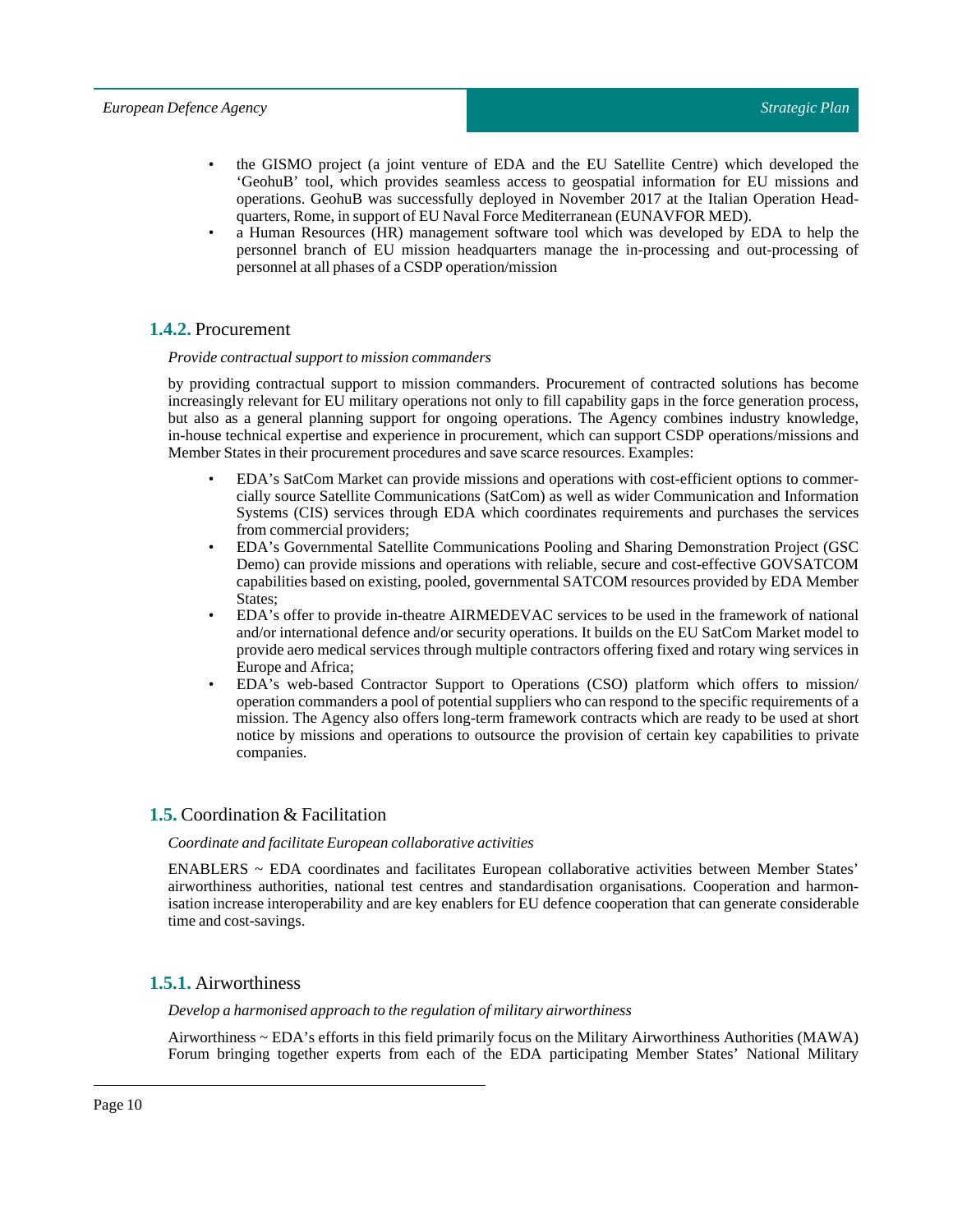Airworthiness Authorities with the objective of developing a harmonised approach to the regulation of military airworthiness and synergies in the area of airworthiness oversight. The forum already delivered a full set of European Military Airworthiness Requirements (EMARs) - non-mandatory standards available to Member States based on the airworthiness regulatory framework for civil aviation developed by the European Union Aviation Safety Agency (EASA) - including for aircraft maintenance training. Once a harmonised European Military Airworthiness System will have been fully developed, further steps could be taken towards the creation of a European Military Joint Airworthiness Authorities Organisation.

#### <span id="page-10-0"></span>**1.5.2.** Standardisation

#### *Use civilian standards even for defence needs*

Standardisation ~ The Agency's general approach is to use civilian standards even for defence needs whenever and wherever possible. However, that rule has its limits because available standards, by far, do not always fit military needs and requirements. That's where EDA comes in to see what can be done to develop missing standards. For instance, EDSTAR (the European Defence Standards Reference system) and EDSIS (the European Defence Standardisation Information System) are both managed by EDA to facilitate work in the area of defence standardisation.

#### <span id="page-10-1"></span>**1.5.3.** Testing & Evaluation

#### *Improve synergies and avoid duplication*

Test & Evaluation ~ Cooperation and progressive harmonisation are also the recommended way forward for Member States' Defence Test & Evaluation (DT&E) centres to improve synergies and avoid duplication. To that end, EDA initiated the European Defence Test and Evaluation Base (DTEB), a portal where national DT&E centres can coordinate their activities. The overarching ambition is to develop a coherent network of European Test Centres offering the full spectrum of Test & Evaluation capabilities needed in Europe. This notably entails fostering collaborative activities among test centres, creating networks of excellence and systematically relating them to EDA projects. Ammunition testing and certification is another domain where EDA's ASC Unit is involved in developing harmonised requirements, in particular through ENNSA, the European Network of National Safety Authorities. The Agency has also initiated a European Network on Electro Magnetic Effects Test & Evaluation capabilities Rationalisation (ENTER).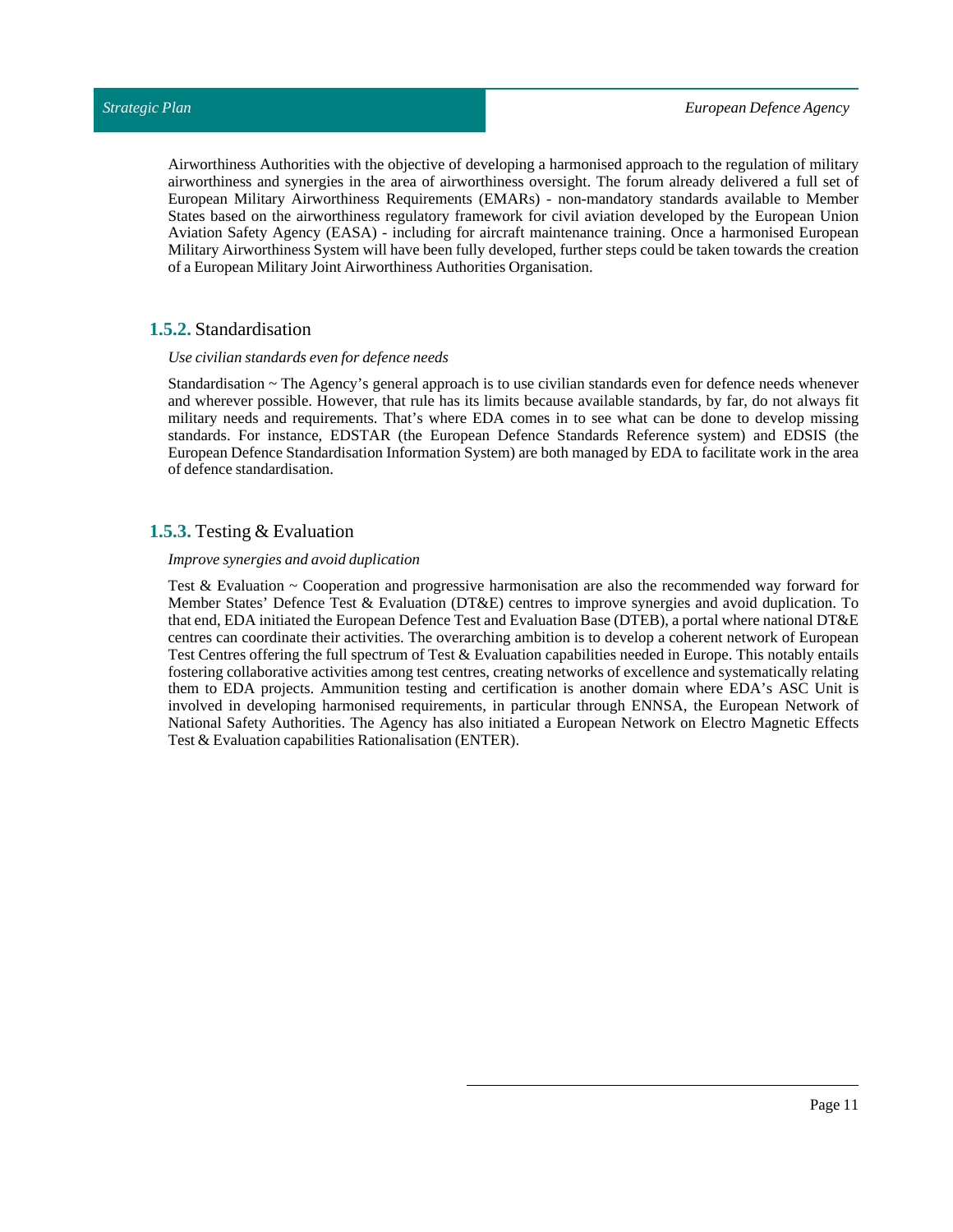# <span id="page-11-0"></span>**2. Research & Technology**

*Stimulate defence Research and Technology (R&T) and strengthening the European defence industry*

#### **Stakeholder(s)**

#### **European Defence Industry**

RESEARCH & TECHNOLOGY  $\sim$  Research & technology (R&T) is at the heart of defence capability development and, therefore, one of the Agency's top priorities. The effectiveness of tomorrow's defence depends on today's investment in new capabilities. To that end, Member States must remain at the cutting edge of defence innovation and research. Given the magnitude of the task and the shortage of research funding at national levels, Member States are rightly seeking synergies and cost benefits from collaborative projects at European level, notably through EDA.

#### <span id="page-11-1"></span>**2.1.** Gaps & Commonalities

#### *Identify technology gaps and common areas ofinterestfor cooperation*

To ensure the identification of technology gaps and common areas of interest for cooperation, the Overarching Strategic Research Agenda (OSRA), the EDA R&T planning tool ), developed together with its Member States, provides a shared vision of the mostimportanttechnical challenges to be researched at European level within the CapTech areas.

### <span id="page-11-2"></span>**2.2.** Projects

#### *Enable member states to voluntarily engage in collaborative defence research projects*

With its specialized Capability Technology Groups ('CapTechs') composed of national experts, industry and research organisations, EDA offers Member States a tailor-made platform where they can voluntarily engage in collaborative defence research projects which are of interest to them. Since its creation in 2004, EDA has managed some 250 R&T projects, worth over €1 billion.

#### **Stakeholder(s):**

#### **Capability Technology Groups**

#### <span id="page-11-3"></span>**2.3.** Cost-Effectiveness

#### *Make the best use of existing and upcoming EU funding for defence-related research*

EDA also ensures that Member States make best use of existing and upcoming EU funding for defence-related research, especially the European Commission's Preparatory Action on Defence Research (PADR) which is managed by EDA, and provides inputs to a fully-fledged EU Defence Research Programme under the European Defence Fund (EDF) as of 2021.

### <span id="page-11-4"></span>**2.4.** Industry

*Establish a structured dialogue and enhance engagement with industry on key areas particularly on capability development and R&T*

INDUSTRY ENGAGEMENT ~ A strong and competitive European Defence Technological and Industrial Base (EDTIB) is a prerequisite for developing defence capabilities and securing European strategic autonomy. EDA has established a structured dialogue and enhanced engagement with industry on key areas particularly on capability development and R&T. The EU Global Strategy calls for a structured dialogue with defence industry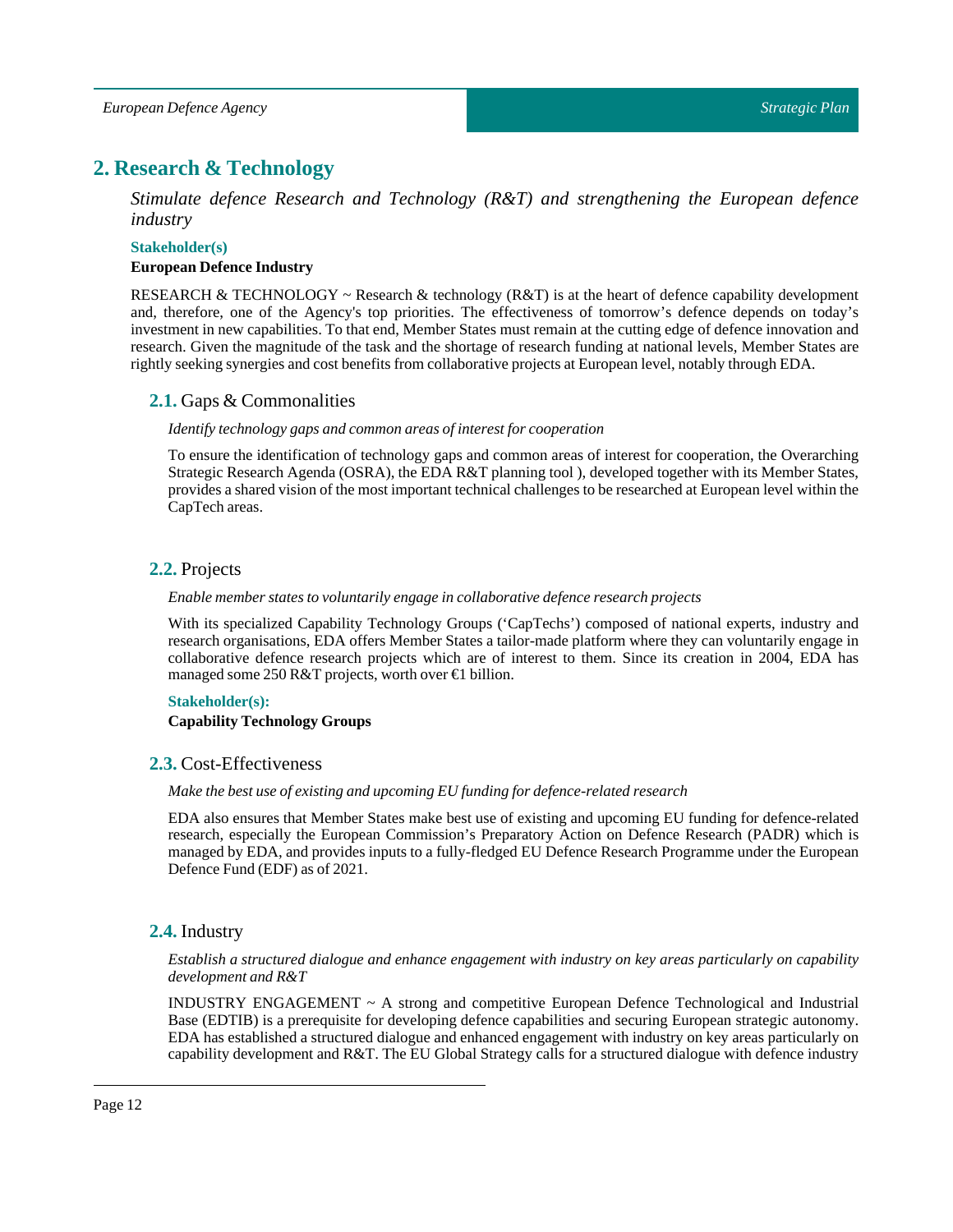to ensure a solid EDTIB, whose strength and competitiveness depends not only on original equipment manufacturers or prime contractors but also on a range of innovative SMEs and mid-cap companies. An evolving industrial and innovation landscape which sees new opportunities for industry arrive via the EU defence initiatives, and which demands that EDA reviews its engagement with industry. Building on these principles, the priorities for EDA's industry engagement focus on the capability development process, R&T and innovation, Key Strategic Activities, wider EU policies and overall support to industry. EDA's support to industry aims to improve information sharing (e.g. Industry Engagement Roadmap, SME Corner, regular newsletters), encourage the creation of cross-border partnerships (e.g. B2B events and online B2B Platform) and enabling access to available EU funding. Our support activities and tools are listed below.

#### **Stakeholder(s):**

| <b>Defence Industries</b>                                   | Innovators               |
|-------------------------------------------------------------|--------------------------|
| <b>Equipment Manufacturers:</b><br><b>Prime Contractors</b> | <b>SMEs</b>              |
|                                                             | <b>Mid-Cap Companies</b> |

#### <span id="page-12-0"></span>**2.4.1.** Roadmap

*Offer an overview of key activities*

Industry Engagement Roadmap ~ The EDA Industry Engagement Roadmap offers an overview of the key activities during the implementation process in 2020. (The 2021 roadmap will be available soon.)

#### <span id="page-12-1"></span>**2.4.2.** Funding

#### *Ensure access to EU funding*

EU Funding ~ Access to funding is critical both for national and cooperative defence projects. At the European level, EDA works to ensure access to EU funding - in a smart, immediate and effective way - through our dedicated EU funding gateway.

#### <span id="page-12-2"></span>**2.4.3.** Advice

*Provide advice on how to access the defence market*

SME Corner ~ The SME Corner aims to provide defence-related SMEs with simple, smart and short advice on how to easily access the defence market.

#### **Stakeholder(s):**

**Defence-RelatedSMEs**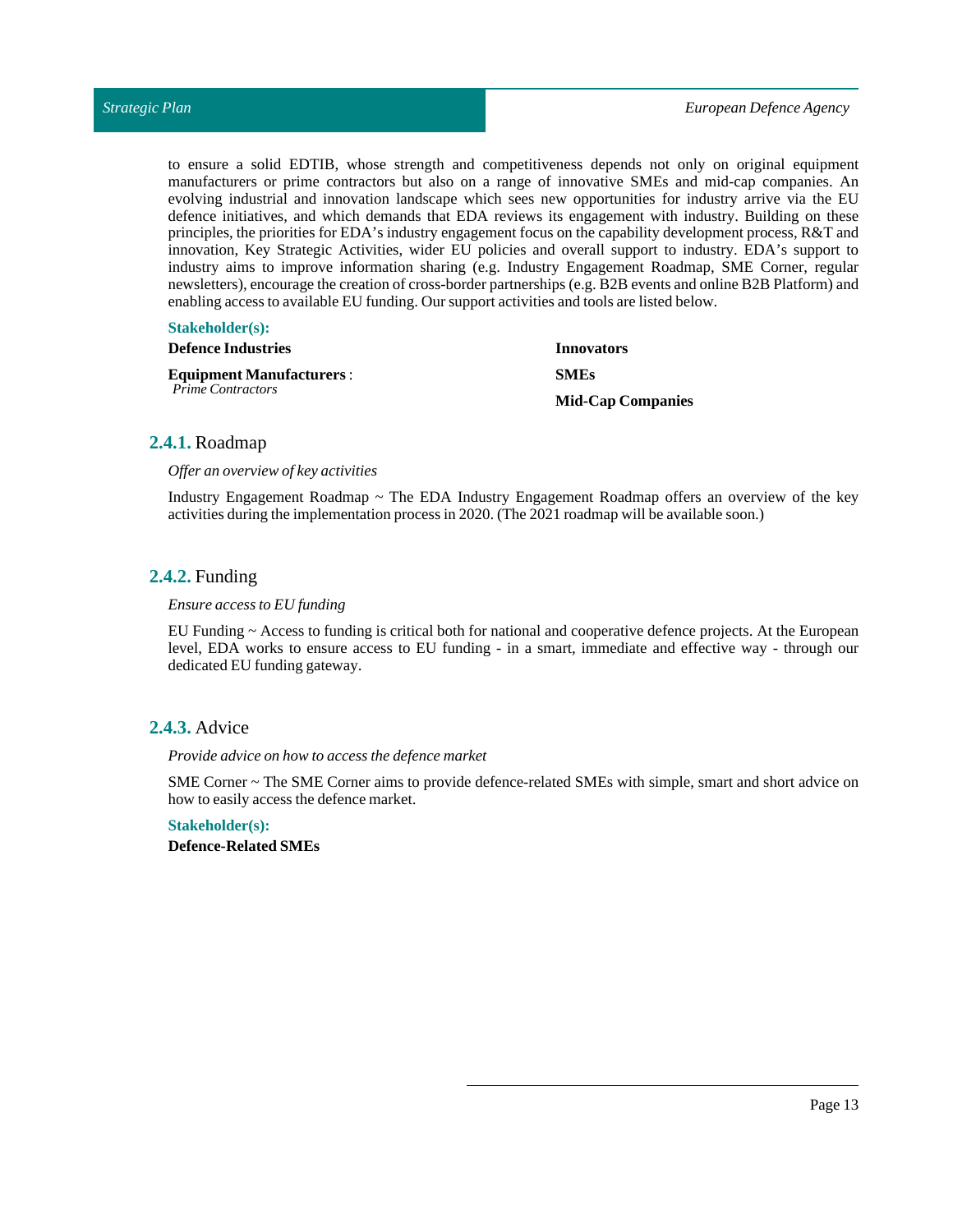# <span id="page-13-0"></span>**2.4.4.** Partnerships

*Facilitate cross-border partnerships between European defence industry stakeholders*

B2B Platform ~ The B2B Platform aims to facilitate cross-border partnerships between European defence industry stakeholders by allowing them to quickly and easily search for potential partners for their defence-related businesses.

#### **Stakeholder(s):**

**European Defence IndustryStakeholders**

#### <span id="page-13-1"></span>**2.4.5.** Newsletter

*Provide updates and news on EDA's work with industry*

Industry Newsletter ~ Sign-up to EDA's dedicated industry newsletter for latest updates and news on EDA's work with industry.

### <span id="page-13-2"></span>**2.4.6.** Directories

#### *Provide a list of directories with information and contacts*

Directories ~ EDA provides a list of useful directories with useful information and contacts for industry and research & technology organisations (RTOs).

#### **Stakeholder(s):**

#### **Research & Technology Organisations**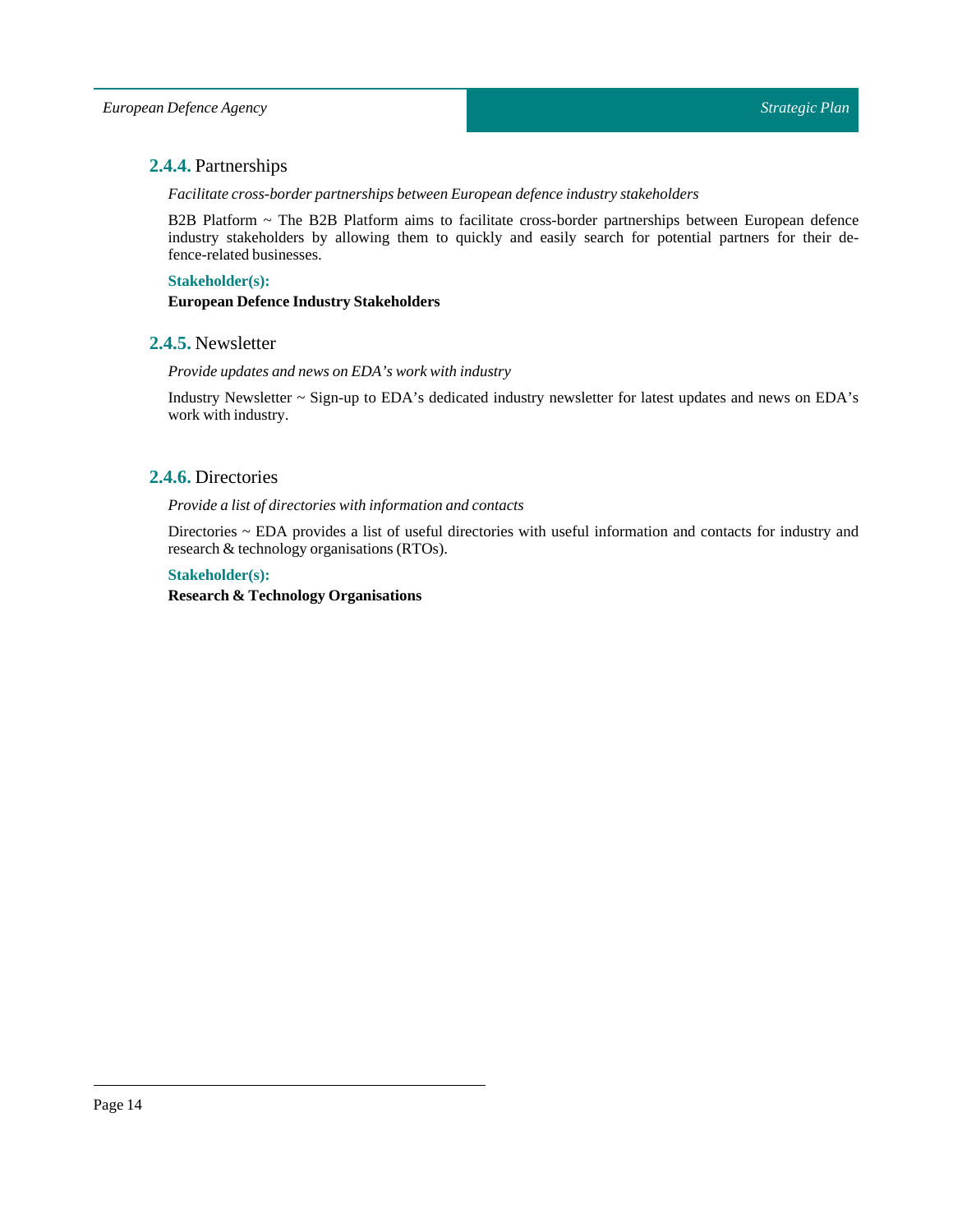# <span id="page-14-0"></span>**3. Policies**

*Act as a military interface to EU policies*

#### **Stakeholder(s) Ministries of Defence**

#### **EU Bodies**

#### **Defence Community**

<span id="page-14-1"></span>EU POLICIES ~ EDA acts as the military voice and interface for a broad selection of EU policies which have an impact on the military and Ministries of Defence. EDA works to ensure that the interests of the defence community are conveyed to all EU bodies in order to maximise potential synergies and make the best use of existing instruments.

#### **3.1.** Airspace

#### *Optimise airspace organisation and management*

Single European Sky ATM Research (SESAR) ~ The aim of the European Commission's Single European Sky (SES) initiative is to optimise today's airspace organisation and management through a combination of technological, economic and regulatory efforts. Technical aspects of the legislation are coordinated and run by the Single European Sky ATM Research (SESAR) programme. Military aircraft fleets form the single biggest 'airline' operating in European airspace. Considering the need to coordinate the various activities already conducted by the military in SESAR, and in order to facilitate the establishment of a coordinated position of the defence community in Europe, EDA supports and facilitates the SES/SESAR Military Implementation Forum, a venue where issues of mutual interest are debated between relevant stakeholders. EDA supports the Member States in identifying operational and financial consequences as well as opportunities that SESAR may bring to European air forces. The Agency also provides support to the European Commission and activities of the SESAR Joint Undertaking in this context. In addition, it facilitates the interaction between NATO and the SESAR Joint Undertaking to ensure mutual reinforcement at technical level. To fulfill this role, the EDA has established the SESAR Cell, which will support Member States in SESAR deployment and increase coordination among Ministries of Defence.

#### <span id="page-14-2"></span>**3.2.** REACH

#### *Support Member States on defence related issues regarding the European Regulation on Registration, Evaluation, Authorisation and Restriction of Chemicals (REACH)*

REACH ~ The Agency supports Member States on defence related issues regarding the European Regulation on Registration, Evaluation, Authorisation and Restriction of Chemicals (REACH). The Agency's tasks include building a common understanding of REACH and exchanging best practices. The Agency supports Member States in identifying the general impact of REACH in defence and in assessing measures to mitigate such impact. In parallel, the Agency liaises with and seeks input from industrial stakeholders on REACH issues. Finally, EDA supports Member States by conveying their common and consolidated views to key REACH stakeholders, notably the Commission and European Chemicals Agency, and by bringing defence specificities to their attention.

#### <span id="page-14-3"></span>**3.3.** Circular Economy

*Transpose the EU policy on Circular Economy into the defence sector*

Circular economy ~ EDA leads the work on transposing the EU policy on Circular Economy into the defence sector. Since October 2021 EDA is running an Incubation Forum for Circular Economy in European Defence (IF CEED). Its objective is to apply to the European Defence the 2020 Commission's EU Green Deal approach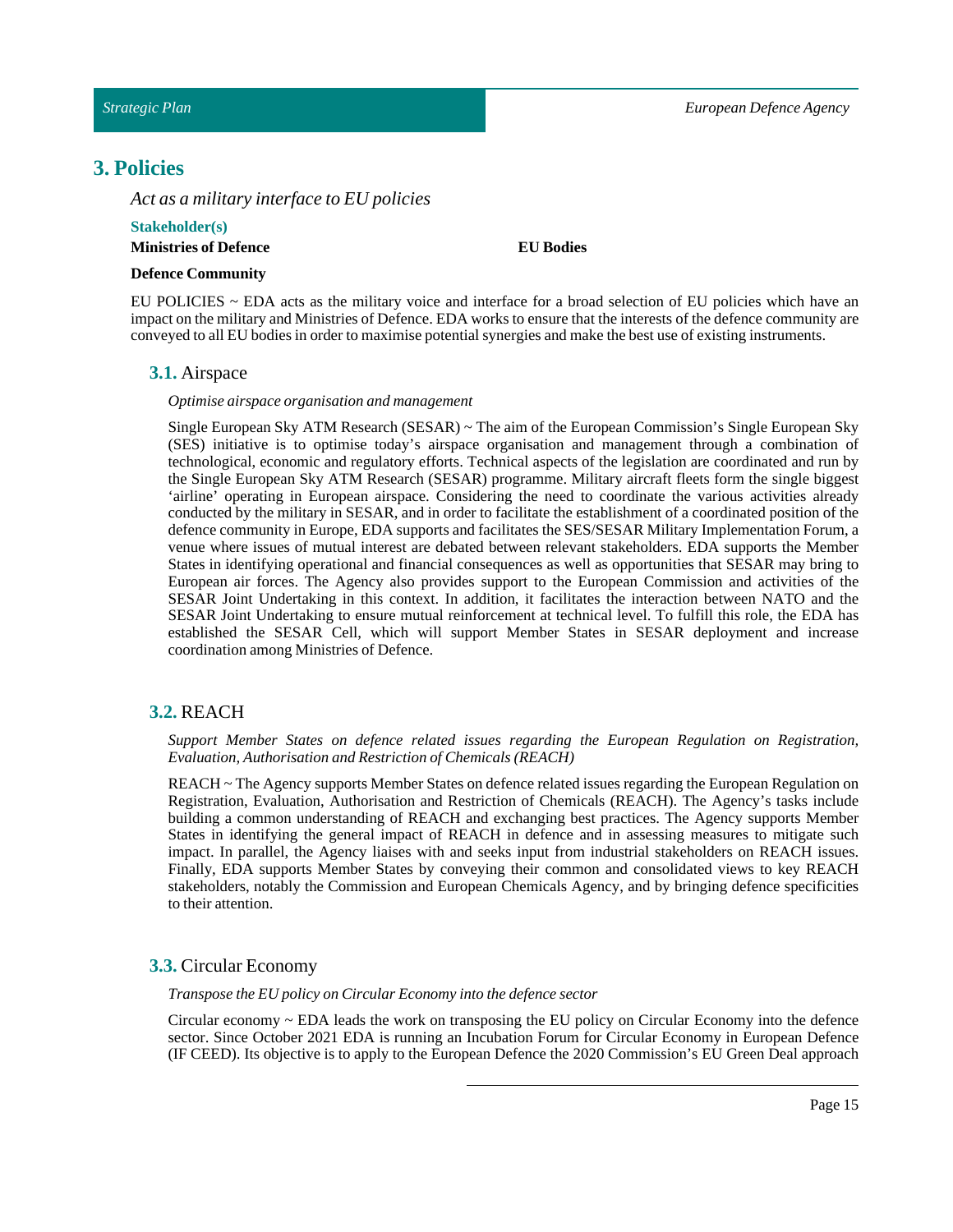to Circular Economy, by engaging a cooperative community: e.g. EU Ministries of Defence, industry, institutes, research centres, financial institutions, academia, pertinent public bodies at national and international level.

**Stakeholder(s):**

#### **DefenceSector**

#### <span id="page-15-0"></span>**3.4.** Energy & Environment

#### *Increase the resilience to vulnerabilities relating to energy, resource supplies, water, and environmental change*

Energy & Environment  $\sim$  EDA's work in energy and environment is led by the Energy and Environment Working Group (EnE WG). This group supports the participating Member States collective journey towards increasing the resilience of Ministries of Defence, Armed Forces and Defence technological and industrial sector to existing and emerging vulnerabilities resulting from strategic considerations concerning energy security and dependence on fossil fuels, resources security of supply, water security, and environmental change. EDA also manages the consultation forum for sustainable energy in the defence and security sector (CF SEDSS) on behalf of the European Commission, which assists European Union Ministries of Defence to move towards green, resilient, and efficient energy models.

#### **Stakeholder(s):**

#### **Energy and Environment Working Group (EnE WG)**

#### <span id="page-15-1"></span>**3.5.** Funding

*Maximise dual-use synergies in R&T and support the European defence industry in accessing EU funding mechanisms*

EU Defence Funding~ The Agency also works towards maximising dual-use synergies in R&T and supports the European defence industry in accessing relevant EU funding mechanisms. More on EDA's work in this area can be found on the EU Funding page.

#### **Stakeholder(s):**

#### **European Defence Industry**

#### <span id="page-15-2"></span>**3.6.** Procurement

#### *Monitor European policy and regulatory developments related to defence procurement*

EU Defence Procurement/Transfers ~ EDA monitors European policy and regulatory developments related to defence procurement, including on Directive 2009/81/EC on defence and security procurement, and keeps its Member States informed about them. Together with its Member States and in close cooperation with the European Commission, EDA supports and incentivises cooperative defence procurement programs/projects, based on a case-by-case assessment. EDA also regularly updates its Member States on developments concerning defence transfers, including at EU-level, and raises awareness on aspects related to the implementation of Directive 2009/43/EC on the transfers of defence-related products within the EU. The Vademecum of Member States' Defence Procurement Practices summarizes the regulations, rules and procedures of a number of EDA participating Member States and Norway.